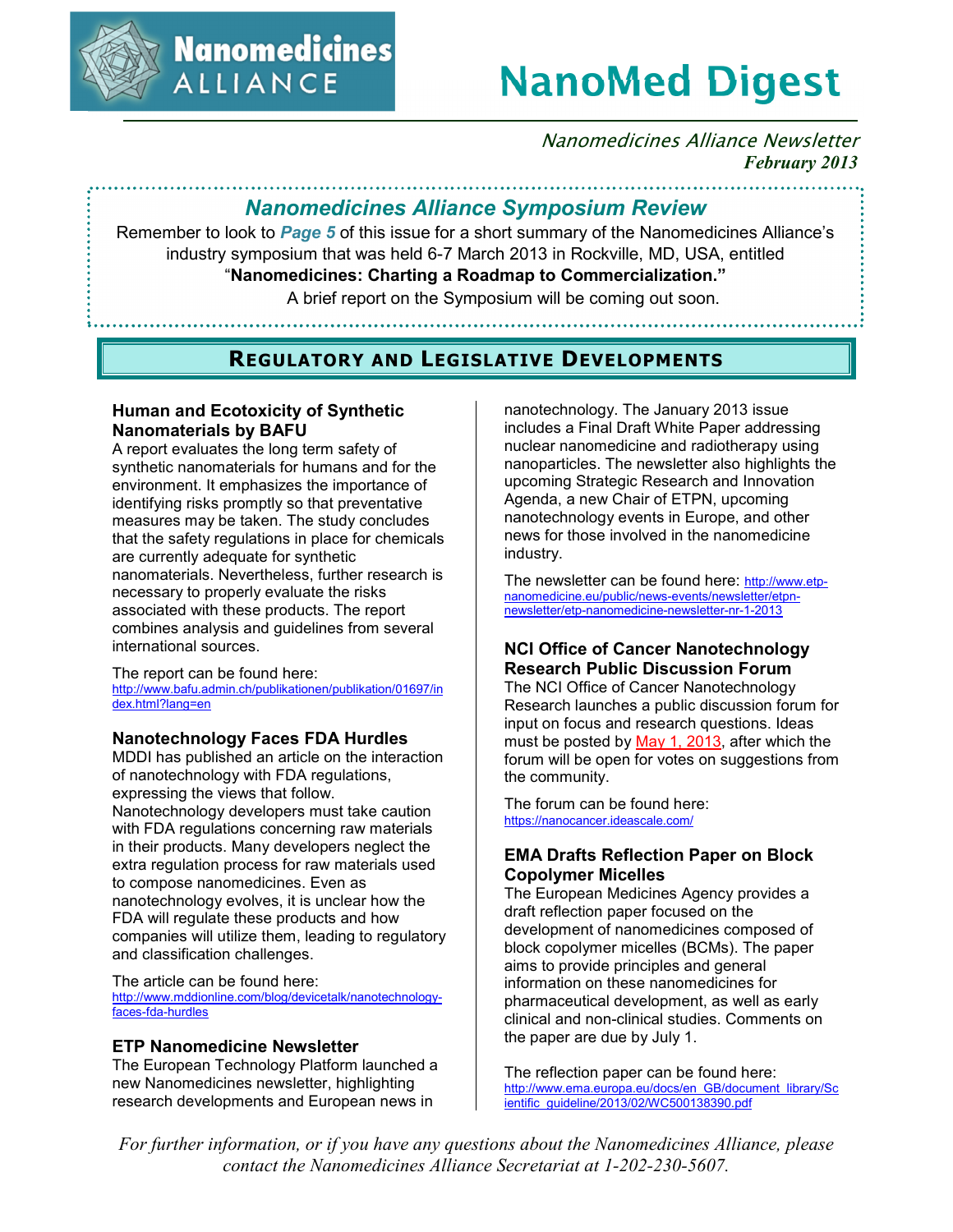# **REVIEWS AND OTHER PUBLICATIONS OF INTEREST**

#### **Nanotechnology: Carrying Drugs.** Nature,

November 2012, Vol. 491, pp. S58–S60. Katherine Bourzac. Corrected online **21 December 2012**; Table 1 shows "Nanomedicine in clinical trials - Several nanoscale drug carriers are currently in clinical trials." http://www.nature.com/nature/journal/v491/n7425\_supp/full/4

91S58a.html?goback=%2Egde\_3355295\_member\_2132064 51#auth-1

**Radioluminescent Gold Nanocages with Controlled Radioactivity for Real-Time in Vivo Imaging.** Nano Letters, February 2013, Vol. 13 (2), pp. 581-585. Yucai Wang, Yongjian Liu, Hannah Luehmann, Xiaohu Xia, Dehui Wan, Cathy Cutler, and Younan Xia.

http://pubs.acs.org/doi/abs/10.1021/nl304111v

#### **On-substrate fabrication of a bio-conjugated Au nanoring solution for photothermal**

**therapy application.** Nanotechnology, February 2013, Vol. 24, No. 6. Hung-Yu Tseng, Wei-Fang Chen, Che-Kuan Chu, Wen-Yen Chang, Yang Kuo, Yean-Woei Kiang and C C Yang. http://iopscience.iop.org/0957-4484/24/6/065102

#### **In vivo toxicity, biodistribution, and clearance of glutathione-coated gold**

**nanoparticles.** Nanomedicine: Nanotechnology, Biology and Medicine, February 2013, Vol. 9, Issue 2, pp. 257-263. Carrie A. Simpson, Kenneth J. Salleng, David E. Cliffel, Daniel L. Feldheim.

http://www.nanomedjournal.com/article/S1549- 9634(12)00398-X/abstract

#### **Development, characterization and efficacy of niosomal diallyl disulfide in treatment of disseminated murine candidiasis.**

Nanomedicine: Nanotechnology, Biology and Medicine, February 2013, Vol. 9, Issue 2, pp. 247-256. Maroof Alam, Swaleha Zubair, Mohammad Farazuddin, Ejaj Ahmad, Arbab Khan, Qamar Zia, Abida Malik, Owais Mohammad.

http://www.nanomedjournal.com/article/S1549- 9634(12)00405-4/abstract

### **Graphene-Based Photothermal Agent for Rapid and Effective Killing of Bacteria.** ACS

Nano*,* 2013, Vol. *7*, No. 2, pp. 1281–1290. Meng-Chin Wu, Archana R. Deokar, Jhan-Hong Liao, Po-Yuan Shih, and Yong-Chien Ling. http://pubs.acs.org/doi/abs/10.1021/nn304782d

#### **Synthesis, characterization and target protein binding of drug-conjugated quantum**

#### **dots** *in vitro* **and in living cells.**

Nanotechnology, February 2013, Vol. 24, No. 7. Youngseon Choi, Minjung Kim, Yoojin Cho, Eunsuk Yun and Rita Song. http://iopscience.iop.org/0957-4484/24/7/075101

#### **Cytotoxicity and expression of genes involved in the cellular stress response and apoptosis in mammalian fibroblast exposed to cotton cellulose nanofibers.**

Nanotechnology, Vol. 27, No. 7. M M Pereira, N R B Raposo, R Brayner, E M Teixeira, V Oliveira, C C R Quintão, L S A Camargo, L H C Mattoso and H M Brandão. http://iopscience.iop.org/0957-4484/24/7/075103

#### **Comparison of the viscoelastic properties of cells from different kidney cancer phenotypes measured with atomic force.**

**microscopy** Nanotechnology, Vol. 27, No. 5. L M Rebelo, J S de Sousa, J Mendes Filho and M Radmacher.

http://iopscience.iop.org/0957-4484/24/5/055102

#### **REVIEW: Multiplexed detection of molecular biomarkers with phase-change nanoparticles.** Nanomedicine, February 2013,

Vol. 8, No. 2, pp. 253-263. Ming Su. http://www.futuremedicine.com/doi/abs/10.2217/nnm.12.212

### **Nanoparticles: Pushed off target with**

**proteins.** Nature, February 2013, Vol. 8, No. 2, pp.79 – 80. Rogério Gaspar. http://www.nature.com/nnano/journal/v8/n2/pdf/nnano.2013. 11.pdf

#### **Minimal "Self" Peptides That Inhibit Phagocytic Clearance and Enhance Delivery of Nanoparticles**. Science, February 2013, Vol. 339, No. 6122, pp. 971-975. Pia L. Rodriguez,

Takamasa Harada, David A. Christian, Diego A. Pantano, Richard K. Tsai, and Dennis E. Discher.

http://www.sciencemag.org/content/339/6122/971

#### **Mechanism of transport of saquinavir-loaded nanostructured lipid carriers across the intestinal barrier.** Journal of Controlled Release, Volume 166, Issue 2, 10 March 2013, Pages 115-123. Ana Beloquia, María Ángeles Solinísa, Alicia R. Gascóna, Ana del Pozo-Rodrígueza,Anne des Rieux, Véronique Préat. http://www.sciencedirect.com/science/article/pii/S016836591 2008632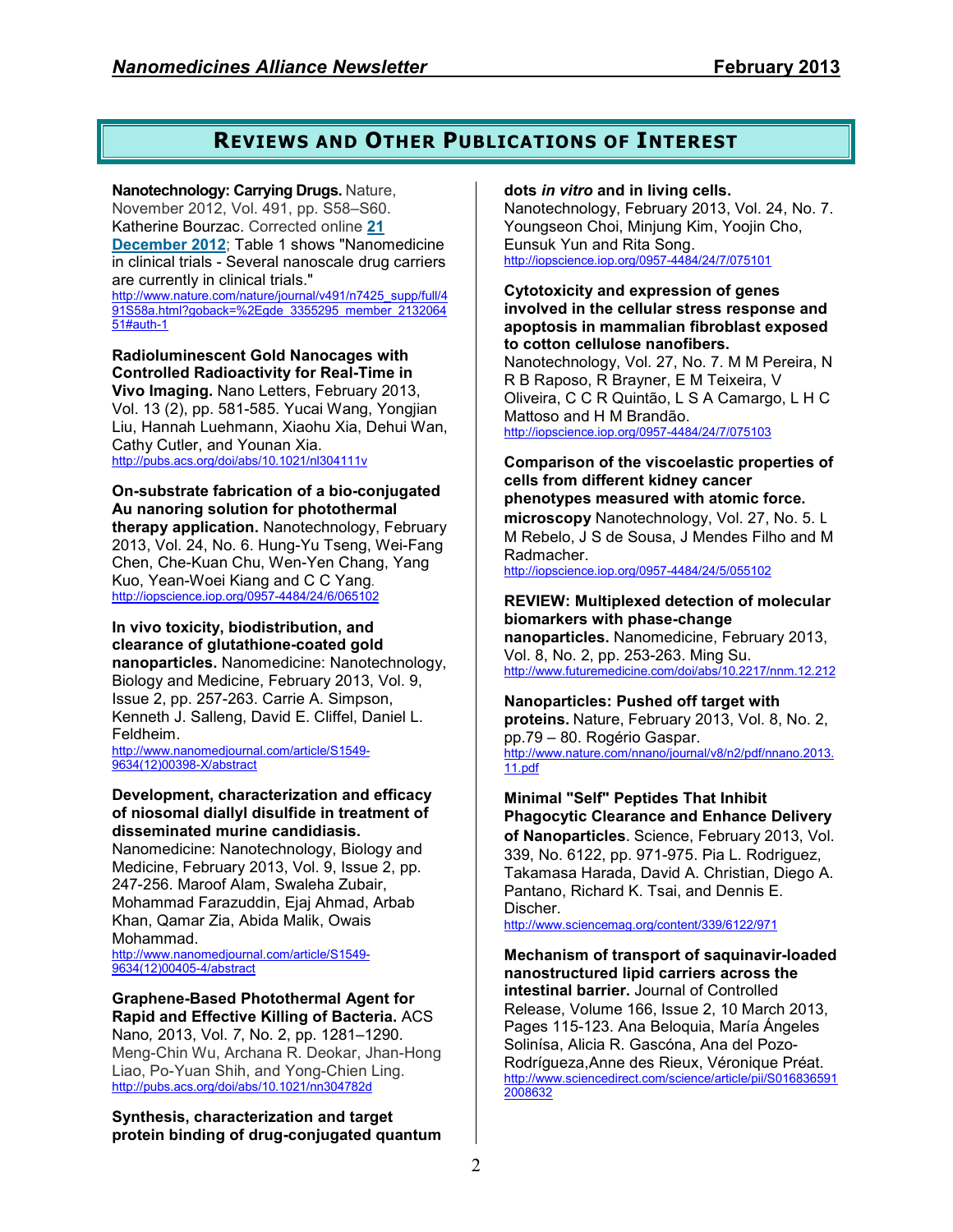# **CONFERENCES AND WORKSHOPS**

#### **BioNanoMed 2013, March 13-15, 2013, Krems, Austria**.

Novel nanomedical solutions-advances in nanomedicine Regenerative nanomedicine Nano-bio-technology based diagnostics Nano-bio-technology based therapy Aspects of nano safety Nano-imaging technologies in medicine http://www.bionanomed.at/

#### **2013 International Conference of RNA Nanotechnology and Therapeutics, April 3-5, 2013, Lexington, KY**

RNA Nanoparticle Assembly RNA Nanoparticles in Therapeutics RNA Systems Biology and Engineering http://nanobio.uky.edu/RNA2013/index.html#topics

#### **19th Congress of the International Society for Aerosols in Medicine, April 6-10, 2013, Chapel Hill, North Carolina**

Inhaling nanoparticles by accident on purpose—challenges and opportunities for toxicology and therapeutics

http://www.med.unc.edu/isam2013/scientific-program

#### **Nano 2013, April 22, 2013, Troy, NY Nanotoxicity**

Commercialization for nanotechnology http://alumni.rpi.edu/s/1225/2col.aspx?sid=1225&gid=1&pgid  $=1213$ 

#### **Symposium: Nanotechnology Platformbased Biomarker Assays at 2013 AAPS, National Biotechnology Conference, May 21, 2013, San Diego, CA**

Nanotechnology in Cancer **Biomarkers** 

http://www.nxtbook.com/nxtbooks/aaps/nbc2013\_preprogra m/#/0

#### **The Accelerating Development of Difficult-to-Deliver Drugs, June 4-6, Philadelphia, PA**

Nanomaterial for Drug Delivery Drug Reformulation Imaging Advanced Characterization Delivery Technology http://www.worldpharmacongress.com/Formulation-Drug-

Delivery/

## **Sydney International Nanomedicine**

**Conference, July 1-3, 2013, Sydney, Australia** Target Delivery Sensing **Diagnostics** Regenerative Medicine Imaging Translational Medicine **NanoSafety** 

http://www.oznanomed.org/

**Cancer Nanotechnology, July 14-19, 2013, West Dover, VT** Materials synthesis **Characterization Biocompatibility** http://www.grc.org/programs.aspx?year=2013&program=can cnano

#### **6th International Symposium on Nanotechnology, Occupational and Environmental Health, October 28-31, 2013, Nagoya, Japan** Nanomaterial processing and

characterization Health effects and toxicity ADME Environmental toxicity Risk assessment and management http://square.umin.ac.jp/nanoeh6/index.html

#### **Carbon-Based Nano-Materials and Devices, November 3-8, 2013, Hualien, Taiwan**

Synthesis of carbon-based nanomaterials Characterization and processing of carbonbased nanomaterials Devices and Applications of carbon-based nanomaterials

Multiscale modeling and computation http://www.engconfintl.org/13ap.html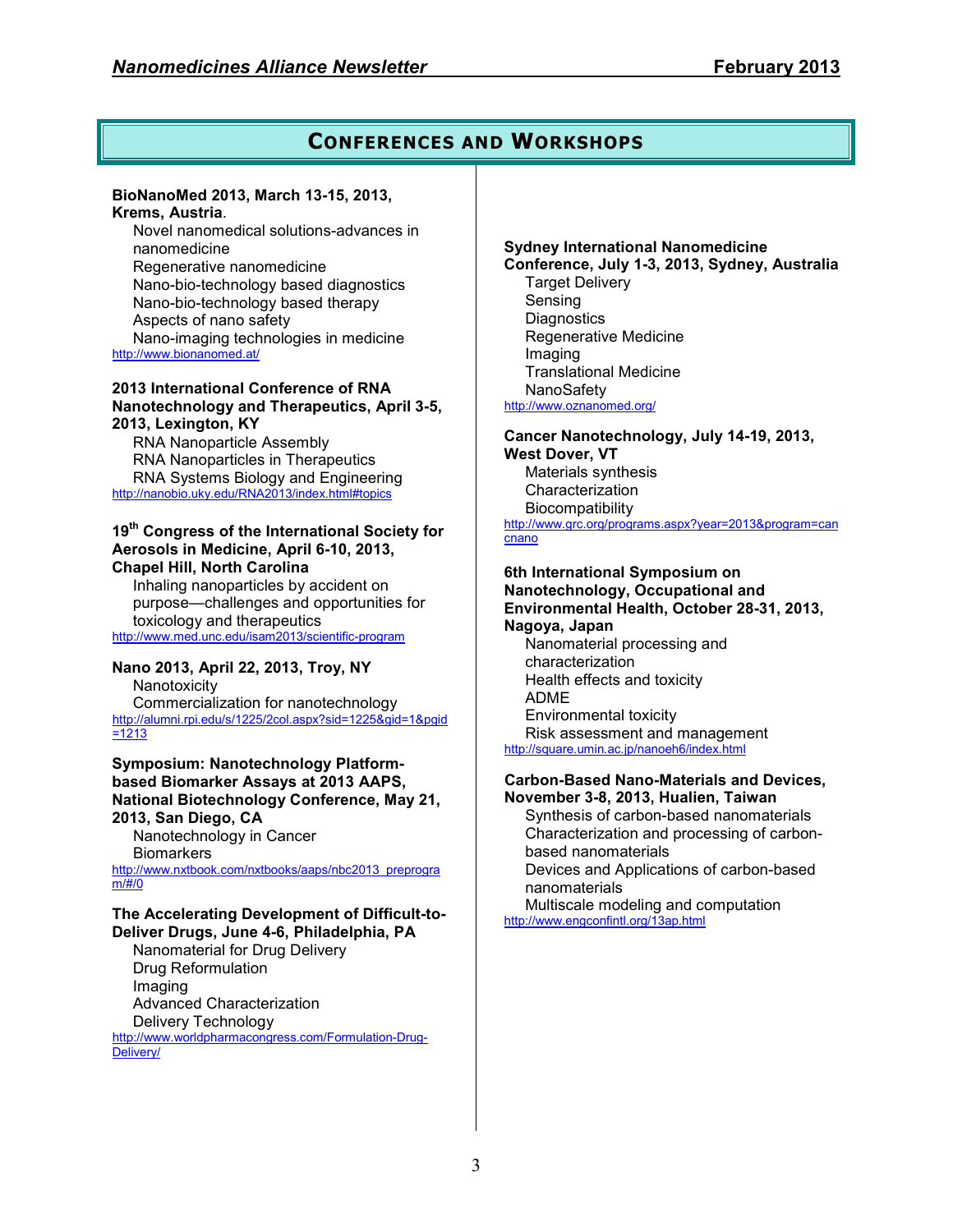# **REFERENCE SECTION**

## **Nanobio- and Nanomedicine Companies**

Listed alphabetically: http://www.nanowerk.com/nanotechnology/nanomaterial/nan obiomedicine\_a.php

## **Nano Organizations**

National Center for Toxicological Research (NCTR): http://www.fda.gov/AboutFDA/CentersOffices/NCTR/default. htm

National Nanotechnology Initiative (NNI): http://www.nano.gov/

Nano Science and Technology Consortium (NSTC): http://www.nstc.in/

Nano Science and Technology Institute (NSTI): http://www.nsti.org/

The Nanotechnology Institute (NTI): http://nanotechinstitute.org/

## **Nano Journals**

Ī

American Chemical Society -- Nano Letters: http://pubs.acs.org/journal/nalefd

Institute of Physics – Nanotechnology: http://iopscience.iop.org/0957-4484/

Journal of Nanoscience and Nanotechnology: http://www.aspbs.com/jnn/

NanoTrends - A Journal of Nanotechnology and its Applications: http://www.nstc.in/journal/default.aspx

BCC Research -- Nanotechnology Reports: http://www.bccresearch.com/index/category/code/nanotechn ology

Nanomedicine: Nanotechnology, Biology, and Medicine: http://www.nanomedjournal.com/home0

Nanomedicine: http://www.futuremedicine.com/page/about.jsp

Nature Nanotechnology: http://www.nature.com/nnano/focus/highlights/index.html?W T.mc\_id=NM1110CT01

## **CONTACT**

For further information, or if you have any questions about the Nanomedicines Alliance, please contact the Nanomedicines Alliance Secretariat at 1-202-230-5607 or info@nanomedicines-alliance.org.

This newsletter is provided as a public service and resource to the scientific and regulatory community interested in nanomedicines. The mention of any organizations, conferences or other events in this newsletter IS FOR INFORMATIONAL PURPOSES ONLY and does not represent an endorsement by the Nanomedicines Alliance or any of its members.